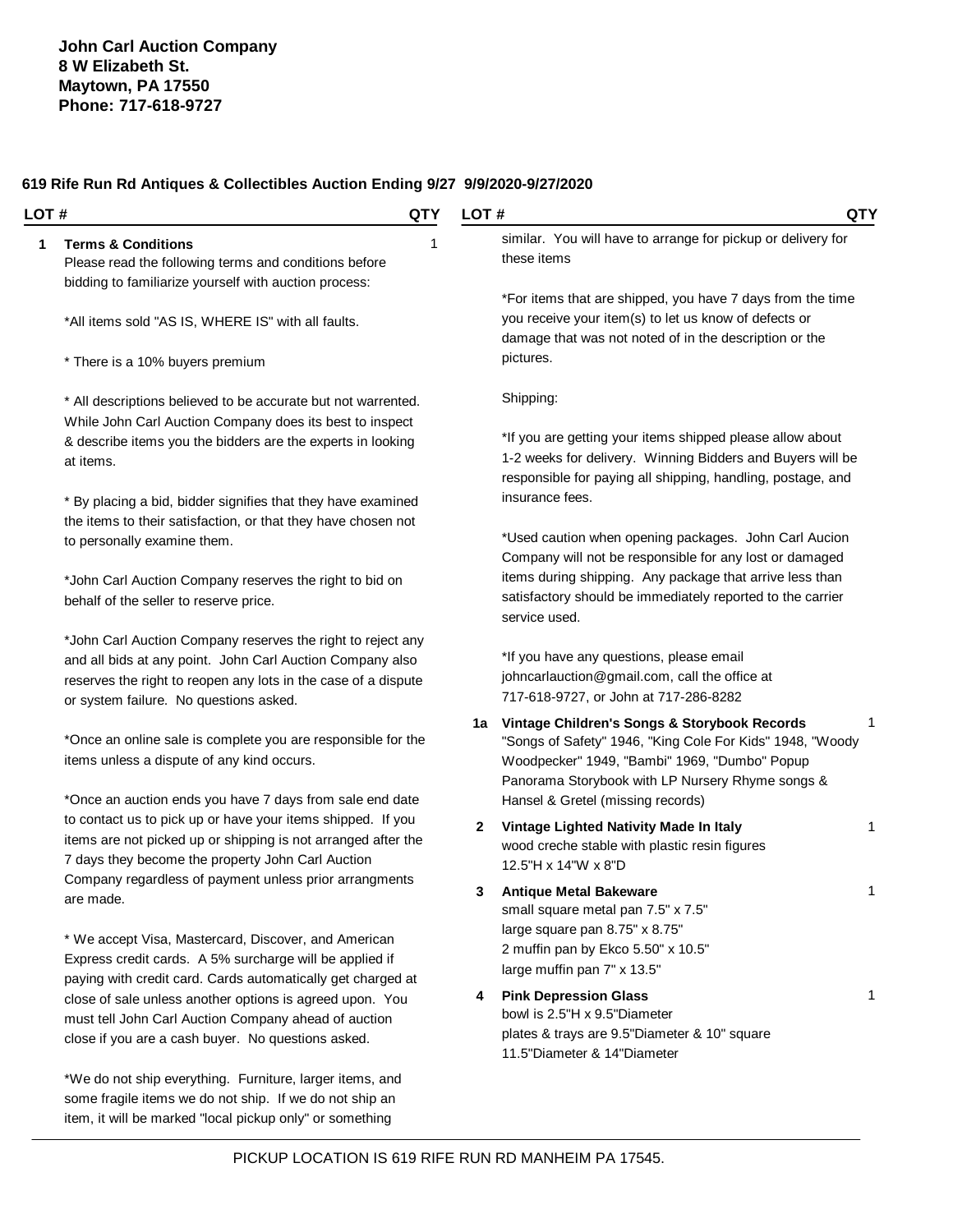# **John Carl Auction Company Page: 2 Page: 2**

| LOT# |                                                                                                                     | QTY    | LOT# |                                                                                                                        | QTY |
|------|---------------------------------------------------------------------------------------------------------------------|--------|------|------------------------------------------------------------------------------------------------------------------------|-----|
| 5    | <b>Vintage Floral Local Advertising Plate</b><br>by Sterling China - 7" diameter                                    | 1      |      | 25 Vintage Board Games<br>Pinocchio, Snow White and the Seven Dwarfs, & Candy<br>Land                                  | 1   |
| 6    | 1984 "Punky Brewster" Cup by Deka Plastics<br>made in USA - 3.5"H x 3"Diameter                                      | 1      |      | 26 Vintage Board Games                                                                                                 | 1   |
| 7    | 6 Pieces of Pink Depression Glassware<br>2 handled cups 3.5"H, 2 bowls (9"x7" & 9.75" x 7.5")                       | 1      |      | Dial 'N Spell, Ten Commandments Bible Game, Going to<br>Jerusalem                                                      |     |
| 8    | divided tray (9.5" x 12.5"), square plate (9.5")<br><b>Gone With The Wind Series House</b>                          | 1      | 27   | 3 Vintage Board Games<br>Game of the States, Skirmish, Ting a Ling Bingo                                               | 1   |
|      | 2nd issue in the "Twelve Oaks. The Romance Begins: by<br>Hawthorne Architectural Register - 4" x 6"                 |        | 28   | 3 Vintage Board Games<br>Scrabble, Parcheesi, The Game of 99                                                           | 1   |
| 9    | <b>Gone With The Wind Series House</b><br>"Tara Scarlet's Pride" Premier issue by Hawthorne                         | 1      | 29   | Dream House Light Up<br>by Blue Box                                                                                    | 1   |
|      | 10 Horse At The River Wood Framed Picture<br>29" x 41" overall                                                      | 1      | 30   | "January" Limited Ed. Silk Screen Reproduction<br>by William C. Palmer - 21" x 25" overall                             | 1   |
| 11   | Statue of Liberty Sculpture Made in the USA<br>from Bonded Bronze - pedistal is made from bonded marble             | 1      | 31   | Gone With the Wind "Rhett & Scarlet" Artwork<br>framed & matted - 20" x 16" overall                                    | 1   |
|      | 11"H - signed by artist 1984<br>12 "Home To Tara" Plate By Howard Rodgers                                           | 1      |      | 32 Shirley Temple Porcelain Doll & Plastic Resin Dog<br>by Elke Hutchens - 12"H sitting                                | 1   |
|      | 5th Issure in the Gone With The Wind Golden Anniversary<br>Series 1989<br>by W.L. George Fine China - 8.5" diameter |        | 33   | Shirley Temple Books, Magazine, & Paper Dolls<br>Child Star Autobiography (hardover & paperback), 5th                  | 1   |
|      | 13 Vintage "Little Black Sambo" Read Along Records                                                                  | 1      | 34   | Anniversary Tribute Magazine, & 2 vintage paper doll books<br>1991 Gone With The Wind Series Collector Plates          |     |
|      | by Columbia Records                                                                                                 |        |      | 1st Issue: "Marry Me Scarlett" by Paul Jennis<br>5th Issue: "Scarlett Asks A Favor" by Paul Jennis - by W.L.           |     |
| 15   | 14 Pink Westmoreland Cat Dresser Tray & Trinket Box<br>1975 Little Orphan Annie Milk Glass Mug                      | 1<br>1 |      | George Fine China - 11.5" overall diameter                                                                             |     |
|      | made by Glasbake 3.5"H                                                                                              |        | 35.  | <b>Pair of Hand Painted Flower Candle Holders</b><br>with candles - 6"H - some chips in petal & leaves                 | 1   |
| 16   | 1999 Turner Doll In Pink Outfit<br>by Virginia Ehrlich Turner - vinyl dolls made in USA<br>approx 18"L              | 1      |      | 36 Shirley Temple Bathing Beauty Doll<br>by Elke Hutchens - includes beach ball - 18"H                                 | 1   |
| 17   | "Jori" Porcelain Doll W/ Scooter & Books<br>by Collectible Memories - 12.5"T                                        | 1      | 37   | <b>Cobalt Blue Shirley Temple Pitcher &amp; Glass Set</b><br>pitcher is 4.25"H with a piece broken off on the handle - | 1   |
|      | 18 Victorian Doll In Green Dress & Umbrella<br>plastic & cloth body - 18"H                                          | 1      | 38   | glass is 3.75"H<br>"Gone With The Wind" Special Collectors Ed. Print                                                   | 1   |
| 19   | <b>Blonde Haired Doll In Blue Coat</b><br>16"H                                                                      | 1      | 39.  | Classic Commemoratives 11" x 14"<br>"Little Miss Shirley" Doll By Elke Hutchens                                        | 1   |
| 20   | Victorian Porcelian Doll Green & Lace Dress                                                                         | 1      |      | for Danbury Mint - 11.5"H                                                                                              |     |
| 21   | 17.5"H<br>"Ashley" Porcelain Doll The Hamilton Collection<br>1999 - signed - 19"H                                   | 1      | 40.  | Mini Lane Cedar Chest Salesman Sample Box<br>Presented by Oblender's Inc Lancaster PA - no key<br>3.25" x 9" x 4.75"   | 1   |
| 22   | "Joy" Porcelain Doll By Seymour Mann 17"H                                                                           | 1      | 41   | 1962 Black Girl Doll Made in Japan                                                                                     | 1   |
| 23   | Curly Brown Haired Doll In Pink Dress 17"H                                                                          |        |      | moveable arms & head - 5"H                                                                                             |     |
| 24   | 2 Statue of Liberty Musical Snow Globes<br>by Hallmark - plays the National Anthem - 6"H                            |        |      | 42 1962 Black Boy Doll Made in Japan<br>moveable arms & legs - 5"H                                                     | 1   |
|      | both work                                                                                                           |        | 43   | Vintage Monkey Face Card Game Circa 1935                                                                               | 1   |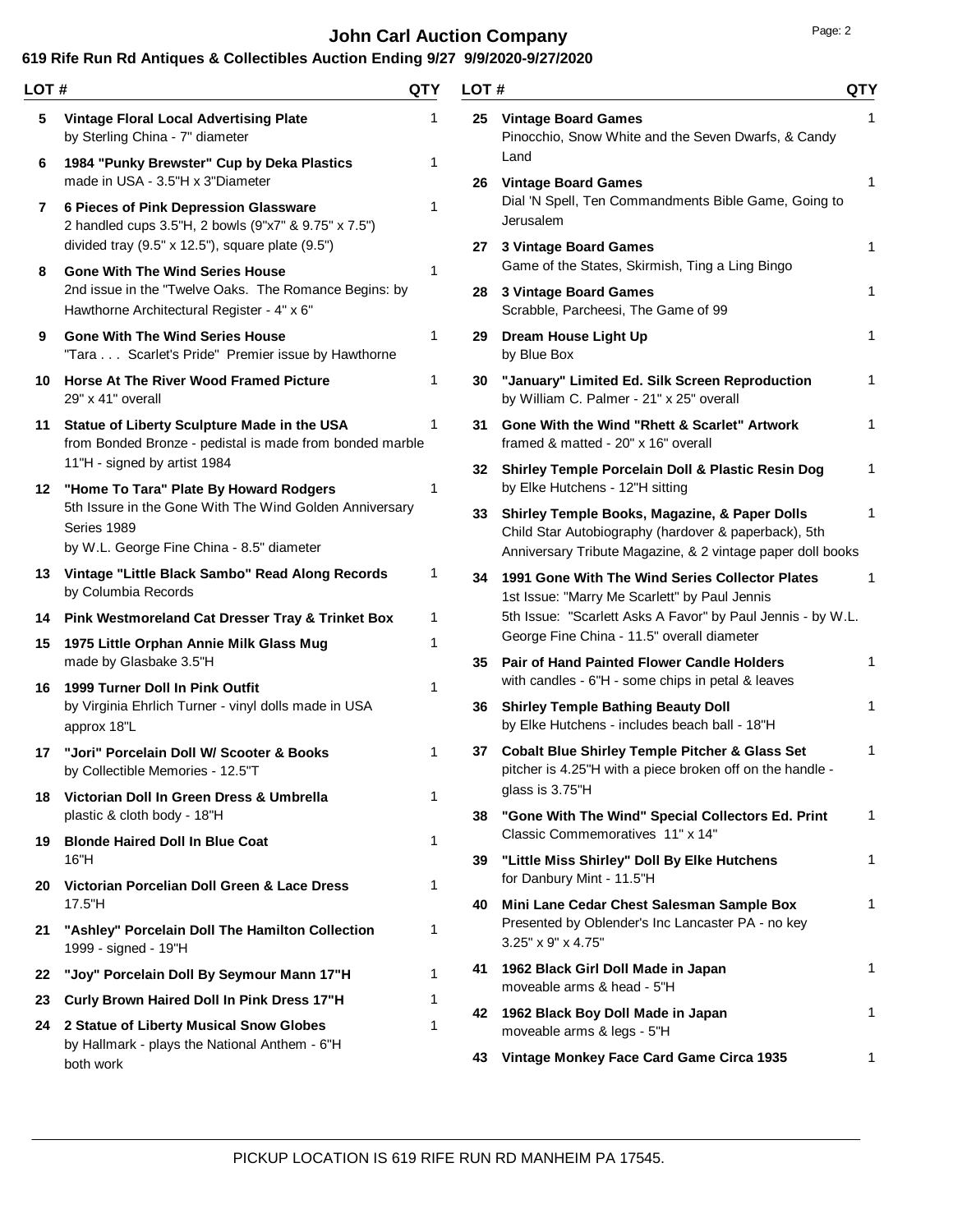# **John Carl Auction Company Page: 3**

| LOT# |                                                                                                                                         | QTY          | LOT# |                                                                                                                                                                    | QTY          |
|------|-----------------------------------------------------------------------------------------------------------------------------------------|--------------|------|--------------------------------------------------------------------------------------------------------------------------------------------------------------------|--------------|
|      | 44 Union National Mount Joy Bank Advertising<br>pocket mirror - 2.5"                                                                    | 1            |      | 64 6 Vintage Tuco Religious Art Series Puzzles<br>300-400 King Size wood pieces                                                                                    | 1            |
| 45   | <b>Wrought Iron Horseshoe Trivet 1892</b><br>$7.5" \times 4"$                                                                           | 1            | 65   | 3 Hand Made Wooden Canes<br>36"L                                                                                                                                   | 1            |
| 46   | Decorative Yellow Glass Bowl 4" x 9" Diameter                                                                                           | 1            |      | 66 Hand Made Jewelry Art Wood Framed Mirror<br>12" x 10" - one stone broke off                                                                                     | 1            |
|      | 47 Hand Painted Porcelain Giraffe<br>Made in Japan 11"H                                                                                 | 1            |      | 67 Handmade Jewelry Art Wood Framed Mirror                                                                                                                         | 1            |
| 48   | "Sunday Best" Shirley Temple Doll<br>by Elke Hutchens for Danbury Mint 11"H                                                             | 1            |      | $14" \times 11"$<br>68 Floral Hand Painted Black Metal Tray Wall Decor                                                                                             | 1            |
| 49   | 1991 Gone With The Wind Collector's Plates                                                                                              | 1            |      | 24" x 19"                                                                                                                                                          |              |
|      | 2nd Issue "Waiting For Rhett" by Paul Jennis<br>4th Issue "The Paris Hat" by Paul Jennis                                                |              | 69   | <b>Vintage Swivel Table Stand Frame</b><br>with vintage local advertising 12" x 11.5"                                                                              | 1            |
|      | W.L. George Fine China - 11" overal dimensions                                                                                          |              |      | 70 Lot of Owl Figurines 2.5"H to 5.15"H                                                                                                                            | 1            |
| 50   | 12 China Gold Trim Dessert Bowls<br>5.5" diameter - unmarked                                                                            | 1            | 71   | Gerber 11" Drink & Wet Doll Set<br>includes doll, bottle, & 2 food boxes - doll is still in plastic                                                                | 1            |
| 51   | Ruby Red Handl Blown Handled Vase 10"H                                                                                                  | 1            |      | packaging                                                                                                                                                          |              |
| 52   | Scarlett O'Hara 2000 Hallmark Ornament                                                                                                  | 1            |      | 72 3 Talking Story Books With Cassette Tapes<br>Masters of the Universe He-Man & Battle Cat                                                                        | 1            |
|      | 53 Brass Eagles & Statue of Liberty<br>1985 AVON Collection Eagle Statue 2" x 5.5"<br>Eagle Wall Decor 4" x 9.5"                        | 1            |      | Masters of the Universe, Secret of the Sword<br>Mr. T: The Dilemma of the Double-Edged Dagger                                                                      |              |
|      | Statue of Liberty 4"H                                                                                                                   |              |      | 73 Disney Snow White Figurines<br>some are plastic rubber & some are porcelain                                                                                     | 1            |
|      | 54 3 Willow Tree Figures & Sister Angle Figure<br>"Angle of the Kitchen" with teapot 5.25"H<br>"Angel's Embrace" 4.5"H                  | 1            |      | 74 4 Boxes Teach-Me About Flash Cards<br>2 presidents, 1 birds, and 1 insects                                                                                      | $\mathbf{1}$ |
|      | "Thinking of You" with seashell 5"H<br>vintage sister angel with butterfly                                                              |              |      | 75 Gone With The Wind Limited Edition Doll Rhett<br>71243                                                                                                          | 1            |
|      | 55 Vintage Green Hall Tilt Ball Pitcher 633<br>made in USA 8"H                                                                          | 1            |      | 76 Gone With The Wind Limited Edition Doll Mammy<br>61061 with display stand                                                                                       | 1            |
| 56   | David O. Selznick's Gone With The Wind Book<br>by Ronald Haver                                                                          | 1            | 77   | 8 Pieces of Pink Depression Glassware<br>candle holder (5" tall), half circle dish (6.5" x 3.75"), round                                                           | 1            |
|      | 57 Antique Plaster Doll With Real Hair<br>20"H - includes wig & shoes                                                                   | 1            |      | candy dishes (3.75" to 7" diameter), small rectangular dish<br>$(3.5" \times 4.5")$                                                                                |              |
| 58   | Vintage Amber Glass Bowl With Wax Fruit<br>$4.5" \times 12"$                                                                            | 1            |      | 78 5 Vintage 1967 Hasboro Mini Dolls<br>about 4.5" tall                                                                                                            | 1            |
|      | 59 Mini Lane Cedar Chest Salesman Sample Box<br>Presented by Shearer's Furniture Store Elizabethtown PA -<br>$3.5" \times 9" \times 5"$ | 1            |      | 79 Vintage Sewing Advertising Needles & Supplies<br>Best Quality Sewing Needles Redditch England, The Army<br>and Navy Needle Book, H. & M. Stauffer & Son Leola & | 1            |
|      | 60 Hand Painted Wood Dutch Shoes<br>made in Holland - 10"L                                                                              | 1            |      | Witmer, & vintage scissors                                                                                                                                         |              |
|      | 61 Cuisine Cookware Stainless Steel Roaster<br>14" "Command Performance Gold"                                                           | 1            |      | 80 Vintage Little Hunter Game by Wolvorine Toy<br>No. 144                                                                                                          | 1            |
|      | 62 Rival 6 Quart Crockpot Slow Cooker<br>3 settings with stoneware insert                                                               | 1            | 81.  | <b>Mechanical Doghouse Bank Wind-Up Action</b><br>No. 9618 - press coin on release button                                                                          | 1            |
| 63   | <b>Handmade Braided Rug</b><br>yellow, blue, orange - 40" x 28"                                                                         | $\mathbf{1}$ | 82.  | <b>Mechanical Doghouse Bank Wind-Up Action</b><br>No. 9618 Press coin on release button                                                                            | 1            |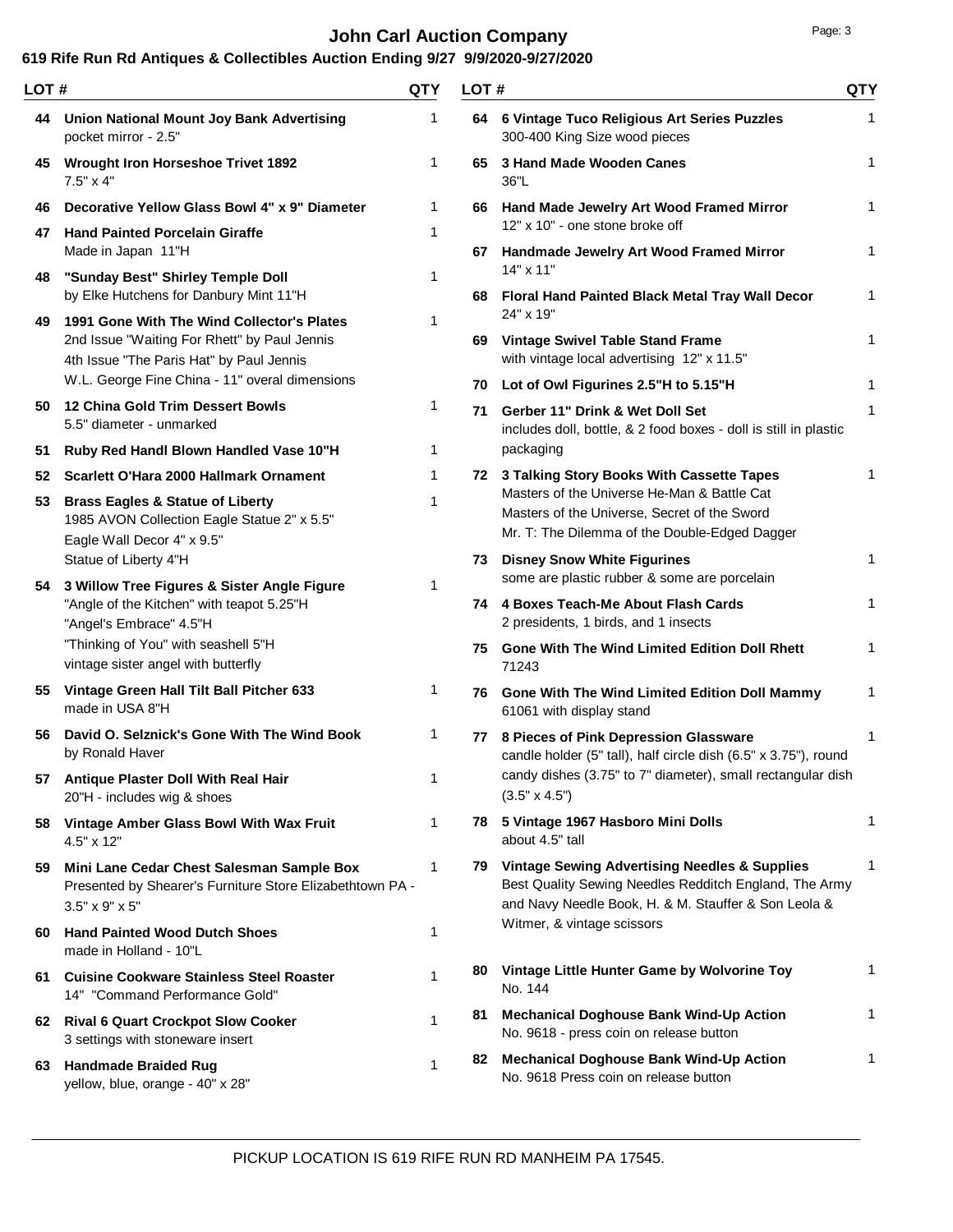# **John Carl Auction Company Page: 4 Page: 4**

| LOT # |                                                                                                                                                                                                     | <b>QTY</b>   | LOT# |                                                                                                                                                                                   | QTY          |
|-------|-----------------------------------------------------------------------------------------------------------------------------------------------------------------------------------------------------|--------------|------|-----------------------------------------------------------------------------------------------------------------------------------------------------------------------------------|--------------|
|       | 83 Pair of Glass Angel Figurine Candle Holders<br>about 5" tall x 5" x 5"                                                                                                                           | 1            |      | 103 Gone With The Wind Limited Edition Doll Melanie<br>by World Doll, #71161                                                                                                      | 1            |
| 84    | Vintage Pair Girl & Boy Bust Heads Chalkware<br>about 9" x 5"                                                                                                                                       | 1            |      | 104 2 Moon & Star Lidded Compotes<br>8"H with lid; 6.25" diameter                                                                                                                 | 1            |
|       | 85 Skating Monkey Toy Ring-O<br>by Superfine Ind Corp 1985 - battery operated - batteries<br>not included                                                                                           | 1            |      | 105 Superman Weatherspoon's Catalyst 33 1/3 Record<br>by Power Records #2299 RPM Little LP record<br>new in packaging - plastic packaging is starting to rip                      |              |
|       | 86 2 Pieces Moon & Star Amber Glassware<br>6.75"H x 7"Diameter & 8.25"h x 8.5" Diameter                                                                                                             | $\mathbf{1}$ |      | 106 Power Records 7" 33 1/3 RPM Little LP Record<br>Pastic Men, Metamorphic, The Invasion of the Plastic Men,<br>Fumo, The fire Giant - new in packaging                          | 1            |
|       | 87 Gone With The Wind Limited Edition Doll Ashley<br>box is 14.25' tall - 71231 - with tags & stand                                                                                                 | 1            |      | 107 The Amazing Spiderman 33 1/3 Little LP Record<br>The Mad Hatter of Manhattan! F 2284 - new in packaging                                                                       | 1            |
|       | 88 4 AVON "Images of Hollywood" Figurines<br>2 Gone With The Wind & 2 The Barkleys of Broadway                                                                                                      | 1            |      | 108 Star Trek To Starve a Fleaver 33 1/3 Record<br>by Power Records - new in packaging                                                                                            | 1            |
| 89    | <b>MF 294 Sedan Friction Car with Sound Effects</b>                                                                                                                                                 | 1            |      |                                                                                                                                                                                   | 1            |
| 90    | Vintage 3 in 1 Jigsaw Puzzle Wooden WB 330                                                                                                                                                          | 1            |      | 109 Star Trek 7" 45rpm Extended Play Record<br>original stories for children inspired by Star Trek                                                                                |              |
| 91    | 17 Vintage Kids Records 10"<br>Come to the Zoo, Billy May Hippopotamus Rag & Bozo's<br>Circus Band, The Circus Comes to Town by Tom Glazer,<br>Come to the Fair by Tom Glazer, Peter Pan Records, 2 | 1            |      | by Peter Pan Records 1513<br>110 Holsum Bread 1964 Calendar<br>includes recipes & other tips - Holsum Bread Lancaster PA                                                          | 1            |
|       | Hansel & Gretel, serveral Christmas themed, & more                                                                                                                                                  |              |      | Roman Meal Bread - about 7.5" square in size closed up                                                                                                                            |              |
|       | 92 Moon & Stars Amber Glassware Set<br>4 tumblers(4.75"H), 4 goblets(6"H), 4 drinking<br>glasses(6.5H), creme & sugar set, 2 smaller glases                                                         | 1            |      | 111 Mambo Beating Drum Elephant By Son Al Toys<br>battery operated, beats brass drum, side drums, and<br>foot-beat cymbals                                                        | 1            |
|       | 93 Gone With The Wind Limited Edition Doll Scarlett<br>with tags & stand - 71151                                                                                                                    | 1            |      | sways head to the rhythm<br>112 4 Moon & Stars Canisters<br>one is missing a lid - 5"H to 11"H                                                                                    | 1            |
| 94    | Karo Syrup Advertising Tin Sign 11" x 14.5"<br>featuring The Dionne Quintuplets from Canada - includes<br>article about the quintuplets                                                             | 1            |      | 113 10 Piece Quoit Game Y63 Made in USA<br>4 adult rubber quiots, 2 rubber bases, 2 wood stakes, 2                                                                                | 1            |
| 95    | <b>Gone With The Wind Movie Advertisement</b><br>composite wood - 11.5" x 17.75"                                                                                                                    | 1            |      | wood pegs<br>114 4 New Old Stock Collectible Marble Packs                                                                                                                         |              |
| 96    | Wizard of Oz Cardboard Poster by OSP Publishing<br>1996 - 36" x 24"                                                                                                                                 | 1            |      | Rad Rollers Teenage Mutant Ninja Turtles, Rad Rollers The<br>Simpsons, Dick Tracy & Super Star Official MLB Marbles<br>Set #2 - all still in packaging, the Simpsons packaging is |              |
| 97    | 3 Vintage Games<br>Don't Spill the Beans, Stuff Your Face, & Snow White & the                                                                                                                       | 1            |      | falling apart                                                                                                                                                                     |              |
|       | Seven Dwarfs                                                                                                                                                                                        |              |      | 115 Marvel The Incredible Hulk & Marvel X-Men Comics<br>Hulk: .40 #235 1979                                                                                                       | 1            |
|       | 98 3 Vintage Games                                                                                                                                                                                  | 1            |      | X-Men: 1993 \$1.50 value #2                                                                                                                                                       |              |
|       | Squiggly Worms, Quick Shoot, & Tornado Bowl                                                                                                                                                         |              |      | 116 Vintage G.I. Joe Tin With Handles                                                                                                                                             | 1            |
| 99    | 3 Vintage Games<br>tiddledy winks, Tip-it, & Mr. Mouth                                                                                                                                              | 1            |      | 117 Walt Disney's Lady and the Tramp Poster<br>poster board - about 22" x 28" - 1955 - printed in the USA                                                                         | $\mathbf{1}$ |
|       | 100 Walt Disney Snow White & The Seven Dwarfs Poster<br>printed in the USA - 35" x 23" - local pickup only                                                                                          | 1            |      | 118 The Wizard of Oz Movie Poster 22" x 28"<br>still in packaging                                                                                                                 | 1            |
|       | 101 Walt Disney Snow White & The Seven Dwarfs Poster                                                                                                                                                | 1            |      | 119 Nabisco Premium Thin Crisp Crackers Tin                                                                                                                                       | 1            |
|       | 50th Anniversary printed in the USA - 23" x 35"<br>102 Gone With The Wind Limited Ed. Doll Bonnie Blue<br>by World Doll - 70882 - box is 13.75"H                                                    | 1            |      | 120 Cook at Home Knife Set With Block<br>includes 9 steak knives, scissors, knife sharpener, bread<br>knife, and 2 other knives                                                   | 1            |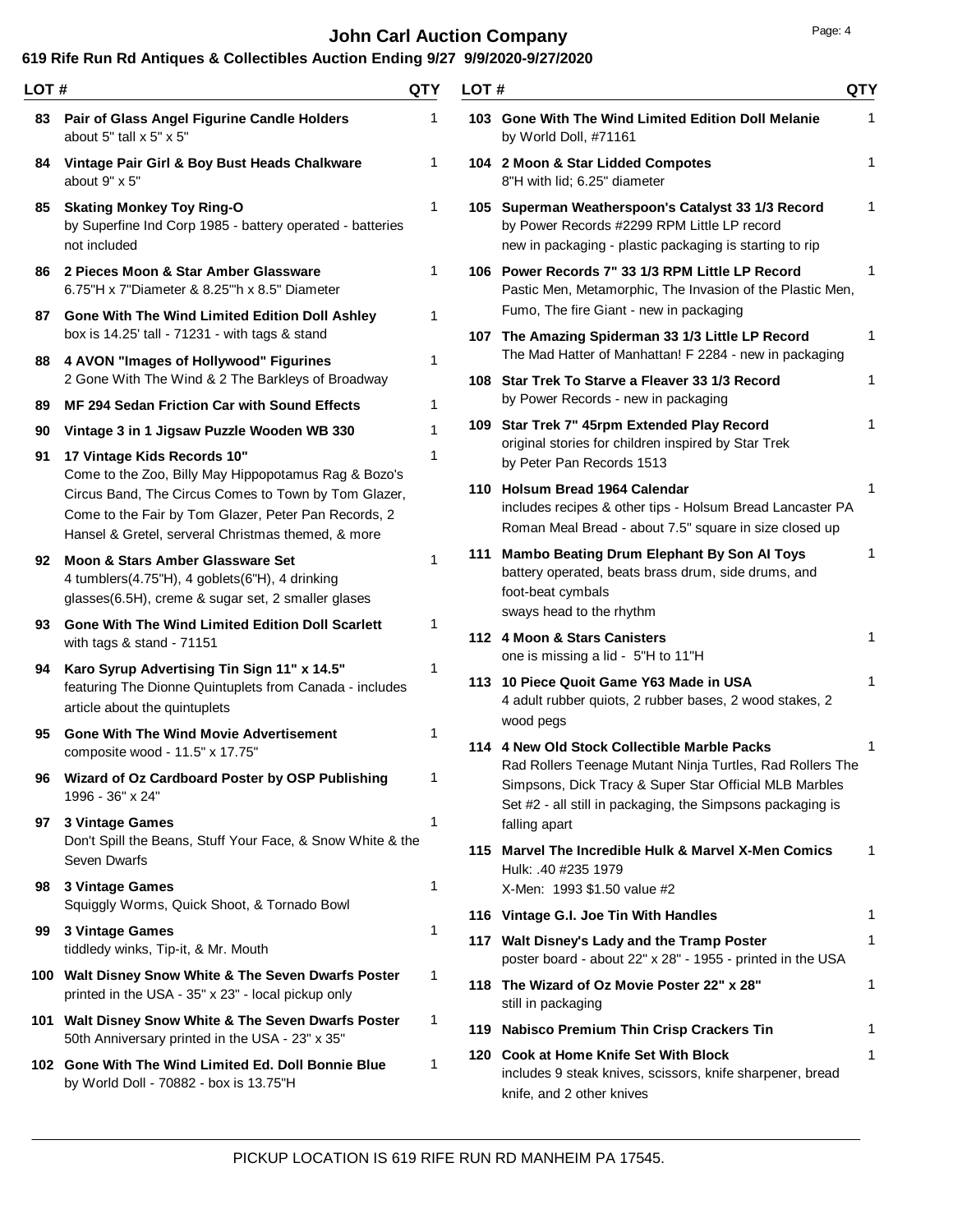### **John Carl Auction Company Page: 5 Page: 5**

| LOT # |                                                                                                                                                                                                                                 | QTY          | LOT# |                                                                                                                                                                                                                  | QTY |
|-------|---------------------------------------------------------------------------------------------------------------------------------------------------------------------------------------------------------------------------------|--------------|------|------------------------------------------------------------------------------------------------------------------------------------------------------------------------------------------------------------------|-----|
|       | 121 Wind-Up Musical Bunny Eating Ice Cream                                                                                                                                                                                      | 1            |      | Testament Stories, & more                                                                                                                                                                                        |     |
|       | bunny winds up & plays music & moves arm to put ice<br>cream in mouth                                                                                                                                                           |              |      | 141 Daisy Leaf Pattern Carnival Glass Bowl<br>9.5" diameter                                                                                                                                                      | 1   |
|       | 9"H<br>122 Vintage Stuffed Tiger                                                                                                                                                                                                | 1            |      | 142 Tin Litho 2 Story Dollhouse<br>19.25" x 9" x 16" - local pickup only                                                                                                                                         | 1   |
|       | the legs move back & forth - 6.5" long with tail<br>123 2 Moon & Star Lidded Compotes<br>4.5"Diameter & 5.5"H with lid                                                                                                          | 1            |      | 143 Lot of 7" Records Kids, Christmas, & More<br>RCA Record Little Nipper Series, Peter Pan Records,<br>Sesame Street, Eagles, Andy Gibb, Waylon Jennings, Alvin                                                 | 1   |
|       | 124 Moon & Star Amber Glass Banana Stand                                                                                                                                                                                        | 1            |      | & The Chipmunks, & many more                                                                                                                                                                                     |     |
|       | 125 MF 294 Sedan Friction Car With Sound Effects<br>box is starting to come apart                                                                                                                                               | 1            |      | 144 Barbie RV Camper<br>RV is 34" x 12" x 14.5"                                                                                                                                                                  | 1   |
|       | 126 Embroidered Fabric Ornament                                                                                                                                                                                                 | 1            |      | local pickup only                                                                                                                                                                                                | 1   |
|       | 127 Moon & Star Amber Glass Pieces<br>basket (4.75"Diameter), 2 candlestick holders (6"H, one has                                                                                                                               |              |      | 145 Barbie Fold 'N Fun House<br>need to assemble, comes with instructions                                                                                                                                        |     |
|       | a chip), relish dish (8"Dia), bowl (4.5"), 2 bowls (7.5"Dia), lid<br>(6"Dia), compote with lid (4.25"Dia)                                                                                                                       |              |      | 146 Collection of Resin Wildlife Birds<br>5 ornaments & candleholders (4" to10"),<br>planter stake, 3 birds on branch, pair of sitting birds                                                                     | 1   |
|       | 128 Retro Portable AM/FM Radio<br>3.5MM Aux in Jack, rotary dial, comfort handle                                                                                                                                                | 1            |      | 147 Assorted Nature Decor & Ornaments<br>local pickup only                                                                                                                                                       | 1   |
|       | 129 High Explosives Wooden Box (Empty)<br>does not contain eplosives, 17.5" x 13" x 13.5" - local pickup<br>only                                                                                                                | 1            |      | 148 Native American Indian Girl Porcelain Doll<br>by Paradise Galleries - 18"H                                                                                                                                   | 1   |
|       | 130 Wooden Toolbox by Museum Thomas Series<br>has a tray inside - filled with electrical supplies, c-clamps,<br>phone jack, utitlity knife & more                                                                               | 1            |      | 149 Native American Indian Doll (Plastic)<br>in hand knitted outfit with beaded accents<br>1995 Fibre Craft - 16"H                                                                                               | 1   |
|       | 131 Wooden Box (Empty)<br>lid opens & closes with a hinge- 17.5" x 13" x 13.5" - local<br>pickup only                                                                                                                           | $\mathbf{1}$ |      | 150 Native American Indian Girl Plastic Doll<br>in hand knitted outfit with beaded accents<br>15"H                                                                                                               |     |
|       | 132 Manheim Class of 1952 Pennant & Bucket Hat                                                                                                                                                                                  | 1            |      | 151 Lot of Vintage Doll Figures                                                                                                                                                                                  | 1   |
|       | 133 Framed Mount Hope Painting By B Johnson<br>20.5" x 25.5" overall                                                                                                                                                            | 1            |      | four 1990s Fisher Price, two bendy dolls, three 1980s<br>Horsman, 2 metal, and 1 plastic<br>3" to 6"H                                                                                                            |     |
|       | 134 Framed Cowboy Boots & Hat Painting By Wacaster<br>23' x 19" overall                                                                                                                                                         | 1            |      | 152 Lot of 4 Collectible Trucks<br>2 United States Post Office tractor trailers by Ertly Dies                                                                                                                    | 1   |
|       | 135 Vintage Tin Litho 2 Story Dollhouse<br>windows open & close - not furniture or dolls included<br>28" x 12' x18" - local pickup only                                                                                         | 1            |      | Cast, US Post Office coin bani truck by Ertly, vintage BP<br>Racing Transport by Lesney (made in England)                                                                                                        |     |
|       | 136 Box of Plasco Toy Dollhouse Furniture<br>includes sofas, chairs, tables, bathrubs, toilet, vanity, &<br>more                                                                                                                | 1            |      | 153 Lot of Assorted Cars & Trucks<br>1 Dinky Toy, 8 Matchbox Cereal Trucks, 4 plastic vintage<br>work trucks, Budweiser horsedrawn by Lledo, 3 pull back<br>cars (made in Macau), 1992 Snickers car, 1975 Mattel | 1   |
|       | 137 Box of Plastic Dollhouse Furniture<br>mostly Fisher Price                                                                                                                                                                   | 1            |      | corvette, and 2 misc cars<br>154 4 Die Cast Metal Tractors by Ertl                                                                                                                                               | 1   |
|       | 138 Box of Dollhouse Furniture (Mostly Ideal)                                                                                                                                                                                   | 1            |      | Deutz-Allis, Case International, and 2 Fords                                                                                                                                                                     |     |
| 139   | <b>Box of Unmarked Plastic Dollhouse Furniture</b>                                                                                                                                                                              | 1            |      | 155 4 Vintage Vehicles By Ertl                                                                                                                                                                                   | 1   |
|       | 140 Lot of 25 Vinyl Records Country, Gospel, Religious<br>includes Johnny Cash, Hank Williams, Kitty Wells, Walt<br>Brennan, The Singing Rambos, The Churchman Quarlet,<br>Bill Gaither Trio, Songbirds, Voices of Freedom, Old | 1            |      | 1932 Ford Roadster, 1930 Packard, Case 500, and 961<br>Ford tdractor                                                                                                                                             |     |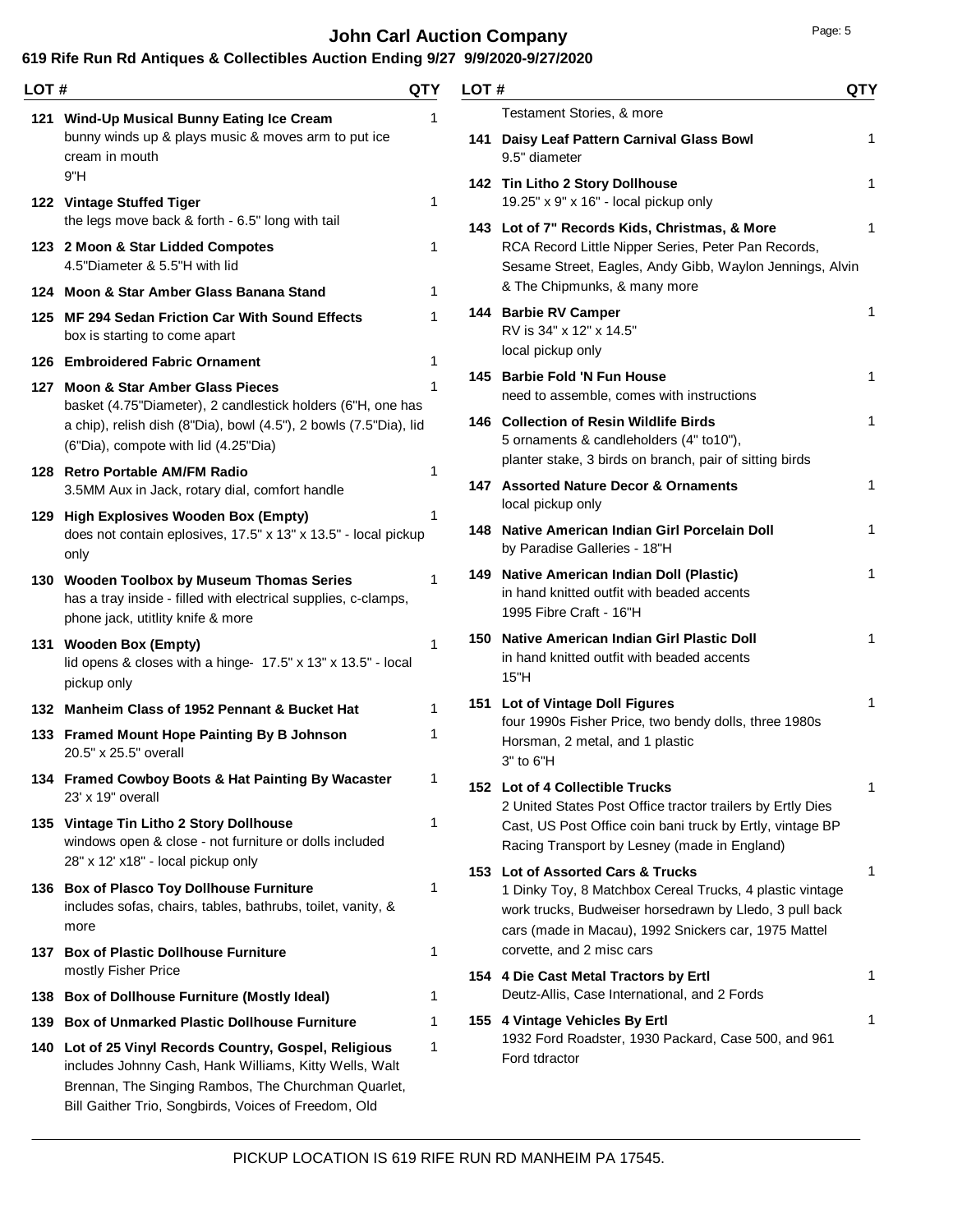# **John Carl Auction Company Page: 6 Page: 6**

| LOT# |                                                                                                                                                                       | QTY | LOT# |                                                                                                                                                                           | QTY    |
|------|-----------------------------------------------------------------------------------------------------------------------------------------------------------------------|-----|------|---------------------------------------------------------------------------------------------------------------------------------------------------------------------------|--------|
|      | 156 Vintage Uneeda Doll Clothes & Accessories<br>doll is 20"H                                                                                                         |     |      | 177 Box of Assorted Baby Doll Clothes & Accessories                                                                                                                       | 1      |
|      | 157 Hand Painted Ceramic Native American Couple<br>also includes 2 resin statues - couple measures 11" & 13",<br>wolf pair 9" x 8", and American Eagle clock 11" x 7" | 1   |      | 178 Collection of Metal Toy Airplanes<br>179 Ertl & Matchbox Die Cast Airplanes<br>also includes Airforce Die Cast Metal Plane by Road Tough<br>& w small Military planes | 1<br>1 |
|      | 158 Collection of Bird Decor<br>Margalein Bastin trinket box, 4 resin bird figures &<br>ornament, glass box, glass pair of candleholders, and pair                    | 1   |      | 180 3 Ertl Die Cast US Military Planes & Camo Plane<br>camo plane is metal as well                                                                                        | 1      |
|      | of Capodimonte birds (made in Italy)                                                                                                                                  |     |      | 181 Gone With The Wind Memorabilia<br>news article, postcards, advertising, magnets, key chain,                                                                           | 1      |
|      | 159 Vintage Tarco Doll House Family Miniatures<br>160 Christmas In The City Musical Globe                                                                             | 1   |      | fan, 4 wood display buildings, & postcards of movie star<br>homes one of the wood displays has a piece broken off                                                         |        |
|      | with LED lights - approximately 12"H x 11"D                                                                                                                           |     |      | 182 "Gone With The Wind" & "Scarlett VHS Movies                                                                                                                           | 1      |
|      | 161 Lot of Assorted Dollhouse Furniture & Accessories<br>plastic & wood - some Barbie                                                                                 | 1   |      | 183 2 Buddy L Metal School Bus & 1 Plastic School Bus<br>plastic bus is by The American Plastic Toy Company - 6.5",                                                       | 1      |
|      | 162 1960s Mattel Storybook Small Talk Dolls<br>Cinderella & Goldilocks - Goldilocks comes with a book -<br>10.5" to 11"H                                              | 1   |      | 9.5", and 12"L<br>184 Gone With The Wind "Tara" 3D Puzzle                                                                                                                 | 1      |
|      | 163 Vintage Renewal Dollhouse Furniture<br>with 2 baby dolls and accessories                                                                                          | 1   |      | made in USA<br>185 Cabbage Patch Kids Musical Carousel Original<br>plastic 1984 Appalachian Artwork Mfg                                                                   | 1      |
|      | 164 Vintage DF Marx Dollhouse Furniture                                                                                                                               | 1   |      | Coleco Industries Made in Spain\                                                                                                                                          |        |
|      | 165 Assorted Lot of Dollhouse Furniture<br>wood, metal, and ceramic - also includes accessories<br>a few broken pieces                                                | 1   |      | It works<br>186 "Soaring Eagles Over Grand Canyon" Pring<br>by Rudi Reichardt - framed & matted                                                                           |        |
|      | 166 Kirkland's "Flight to Egypt" Hand Painted Figure<br>resin material - 13"H                                                                                         | 1   |      | 22.5" x 26.5" overall size<br>187 Vintage Poosh-M-Up Big 5 Pinball Game                                                                                                   |        |
|      | 167 Vintage 1973 Matchbox Airplane Playset<br>includes assorted planes & trucks                                                                                       | 1   |      | Put-n-Take, Base-Ball, Pennants, Bagatelle, & Twenty-One<br>$-23" \times 13"$                                                                                             |        |
|      | 168 Barbie Remote Control 4 Wheeler & Barbie Scooter                                                                                                                  | 1   |      | 188 1970s Tonka Pull and Slide Rescue Ambulance                                                                                                                           | 1      |
|      | 169 Vintage "Inflato-Pump" Balloon Pump By Ideal Toy<br>made in USA                                                                                                   | 1   |      | with sliding door - pressed steel & plastic<br>8.5"H x 18.5"L                                                                                                             |        |
|      | 170 Assorted Airplane Lot<br>includes Matchbox Racing Champions                                                                                                       | 1   |      | 189 Gone With The Wind Jigsaw Puzzle<br>part of MGM's Fabulous Four Collection 1972                                                                                       | 1      |
|      | 171 3 Plastic Barbie Jeep Toys<br>approximate size 9"H x 13"L x 7.5"W                                                                                                 | 1   |      | 190 4 Gone With The Wind Books<br>2 hardcover books, Scarlett The Sequal by Margaret<br>Mitchell, and Gone With The Wind Motion Picture Edition                           | 1      |
|      | 172 1995 Barbie Movie Theater With Magical Screen<br>popcorn & dolls not included                                                                                     | 1   |      | Soft Cover                                                                                                                                                                |        |
|      | 173 Vintage Children's Wood Alphabet Blocks<br>1.25" square                                                                                                           | 1   |      | 191 MLB Baseball Mini Helmet Collection By Laich<br>26 mini helmets                                                                                                       | 1      |
|      | 174 Vintage Children's Wood Alphabet Blocks<br>1.75" square                                                                                                           | 1   |      | 192 Vintage Dukes of Hazard Plastic Cup By Deka 1981<br>3.75"H                                                                                                            | 1      |
|      | 175 "Gone With The Wind" Game by Classic Games 1993<br>unopened                                                                                                       | 1   |      | 193 Collection of Native American Items<br>local newspaper article, child's moccasins, fur pouch,<br>beaded headband, pair of ankle dance bells, 2 drums, tepee           | 1      |
|      | 176 "Gone With The Wind" Game by Classic Games 1993                                                                                                                   | -1  |      | with plastic Indian doll, necklace, and assorted cloth/feather<br>clothing                                                                                                |        |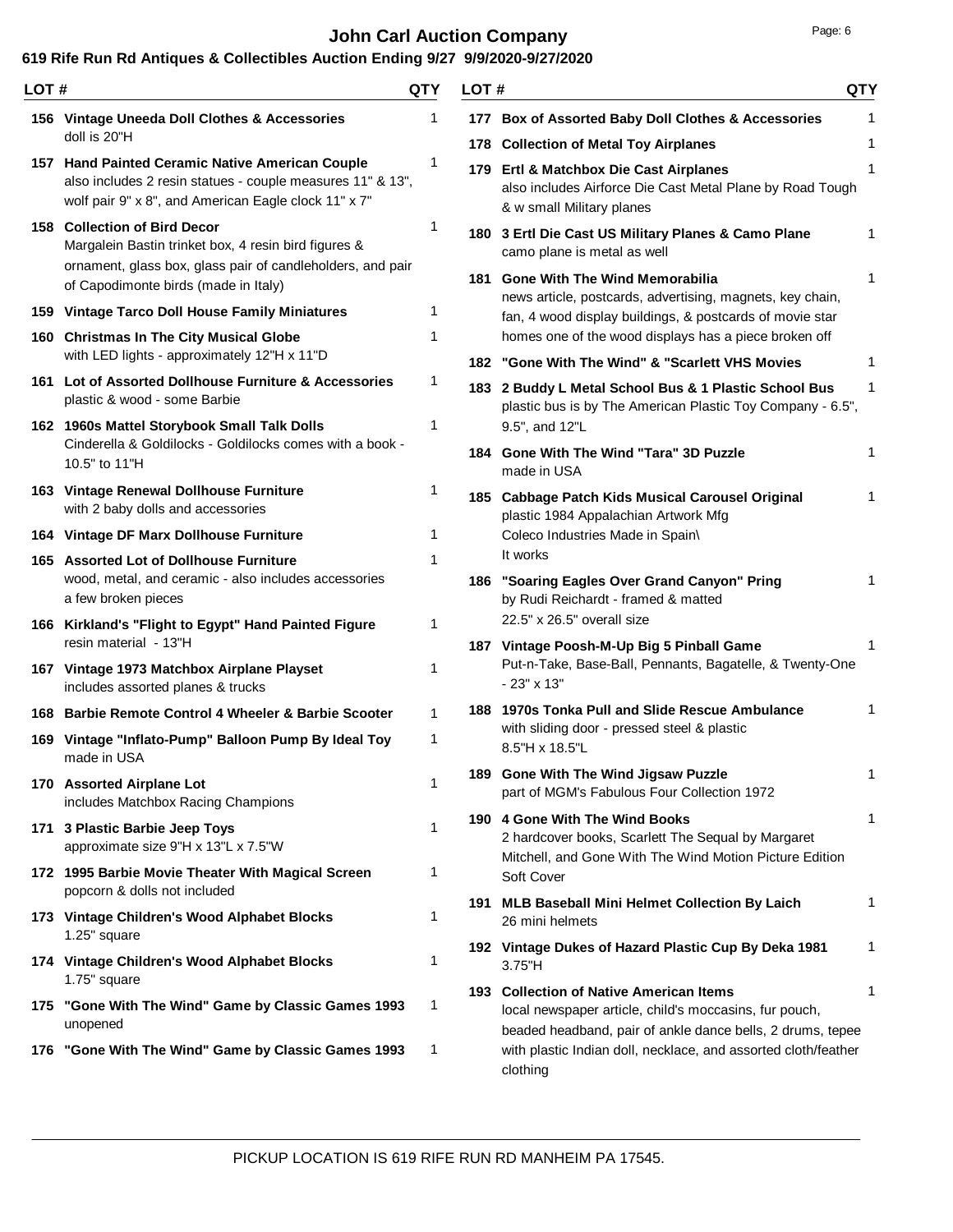# **John Carl Auction Company Page: 7 Page: 7**

| LOT # |                                                                                                                                                                           | QTY | LOT# |                                                                                                                                                                | QTY |
|-------|---------------------------------------------------------------------------------------------------------------------------------------------------------------------------|-----|------|----------------------------------------------------------------------------------------------------------------------------------------------------------------|-----|
|       | 194 Vintage Fisher Price Medical Kit                                                                                                                                      | 1   |      | 213 1980s Barbie Cassette Player                                                                                                                               | 1   |
|       | 195 Collection of Books and Calendars Clark Gable<br>Clarke Gable & Gone With The Wind                                                                                    | 1   |      | plastic<br>214 "Manheim Revisited 1700-2000" Hardcover Book                                                                                                    | 1   |
|       | 196 Manheim & Ruhl's History & Souvenir Booklets<br>Ruhl's United Methodist Church 1973 Directory, 2 Ruhl's<br>Zion Church Centennial Souvenir Booklets, and 2 History of | 1   |      | by Manheim Historical Society<br>215 Handmade Mamie Dish Soap Bottle Doll<br>12"H                                                                              | 1   |
|       | Manheim Central Schools One Room School<br>197 Porcelain Christmas Village Houses & Figures                                                                               | 1   |      | 216 2 Vintage Cigar Boxes<br>Swixher Sweets & Waitt & Bond Yankee                                                                                              | 1   |
|       | also includes accessories                                                                                                                                                 |     |      | 217 6 China Teacups                                                                                                                                            | 1   |
|       | 198 Ringling Bros. & Barnum & Bailey Circus Souvenirs<br>three 3-D mugs (3.25"H) and 3 spinning tiger flashlights<br>(one missing switch)                                 | 1   |      | 218 2 Etch A Sketch Action Packs Reusable Fun Screens<br>Dukes Of Hazzard & Batman & Wonder Woman                                                              | 1   |
|       | 199 Pocahontas Musical Dancing Doll (12"H)                                                                                                                                | 1   |      | 219 Penny Racers Stunt N Race Case<br>by Takara 1982                                                                                                           | 1   |
|       | 200 3 Pop-Up Books By Random House<br>Superman, Star Wars, and Buck Rodgers                                                                                               | 1   |      | 220 Emerson DVD/CD Player With Remote & Manual<br>December 2004                                                                                                | 1   |
|       | 201 Hershey's Chocolate Drink Toy Set New Old Stock<br>1990s - unopened                                                                                                   | 1   |      | 221 Lot of Toy Trucks (Tootsie, Tonka, Nylint)<br>Tootsie Toy Monster Tread Truck, Tonka truck with trailer,                                                   | 1   |
|       | 202 Assorted Fashion Doll Shoes & Accessories                                                                                                                             | 1   |      | 1988 Nylint Keebler delivery truck, 1989 Buddy L AAA tow                                                                                                       |     |
|       | 203 1995 Limited Ed. Miniatures Ornament<br>Christmas at Sears "Lifestyle Treadmill"                                                                                      | 1   |      | truck & blue monster truck<br>222 2 RC CJ-7 Jeep Vehicles With Trailers                                                                                        | 1   |
|       | 204 Vintage 1968 Ken Fashion Doll 12"H                                                                                                                                    | 1   |      | by New Bright                                                                                                                                                  |     |
|       | comes with clothes & accessories                                                                                                                                          |     |      | 223 Vintage Toddler Wooden Pushing Toy<br>with balls & bell - 19.5"H                                                                                           | 1   |
|       | 205 Plastic 48 Car Case<br>includes 30 assorted vehicles (missing tray)                                                                                                   | 1   |      | 224 Vintage American Plastic Bricks Set No 725                                                                                                                 | 1   |
|       | 206 2 Vintage Nancy Ann Storybook Dolls 1940s                                                                                                                             | 1   |      | by Halsam Product Co. - made in USA                                                                                                                            |     |
|       | "Queen of Hearts" doll & blonde hair doll in pink dress - 5"H<br>- bisque dolls cannot find the name of the other doll                                                    |     |      | 225 6 Sets of Brass Doll House Furniture<br>also includes upholstered chair by Band E Sales Co.                                                                | 1   |
|       | includes article on the doll series                                                                                                                                       |     |      | 226 Lot of Miniature Red Metal Doll House Toys                                                                                                                 | 1   |
|       | 207 3 Children's Pop-Up & Moving Picture Books<br>Mickey Mouse Visits the Zoo, Frontier Town, & Teenage                                                                   | 1   |      | 227 Vintage Kiddles Collector's Case<br>with Flatsy dolls and 2 assorted dolls                                                                                 | 1   |
|       | Mutant Ninja Turtles                                                                                                                                                      |     |      | 228 1980s Miniature Plastic Cabbage Patch Dolls                                                                                                                | 1   |
|       | 208 Plastic Bouncin Babies Doll House<br>with swing set and assorted plastic doll furniture - house is                                                                    | 1   |      | 229 Lot of Poseable Action Figures                                                                                                                             | 1   |
|       | $11" \times 13" \times 8"$<br>209 Child's Little Mermaid Suitcase<br>filled with assorted dolls and accessories<br>19" x 13" x 4.5"                                       | 1   |      | 230 Lot of Jewelry<br>Cameo necklaces & brooches, pearl ring (one pearl is<br>loose), pearl & pendant necklace, necklace with bracelet<br>set, and Timex watch | 1   |
|       | 210 Three 18" Fashion Dolls With Clothes & Access.<br>2 dolls are 1970s - IDeal Toy                                                                                       | 1   |      | 231 Vintage 10K Mother's Ring<br>with stones                                                                                                                   | 1   |
|       | 211 Vintage Hotwheels Construction Site Play Set                                                                                                                          | 1   |      | 232 Assorted Jewelry & Needlepoint Jewelry Boxes                                                                                                               | 1   |
|       | Fold Up & Go Playset - includes race track pieces                                                                                                                         |     |      | 233 Vintage Cast Iron Mailbox Coin Bank<br>3.75"H - one leg is broken and inside mailbox                                                                       | 1   |
|       | 212 Handmade Wood Horse Table Barn<br>18"H x 18.5"W x 14.25"D<br>local pickup only                                                                                        | 1   |      | 234 Vintage Carved Wood Jewelry Box Decoupage<br>decupaged scenes on lid - filled with assorted jewelry<br>4.5"H x 10.5"W x 6.24"D                             | 1   |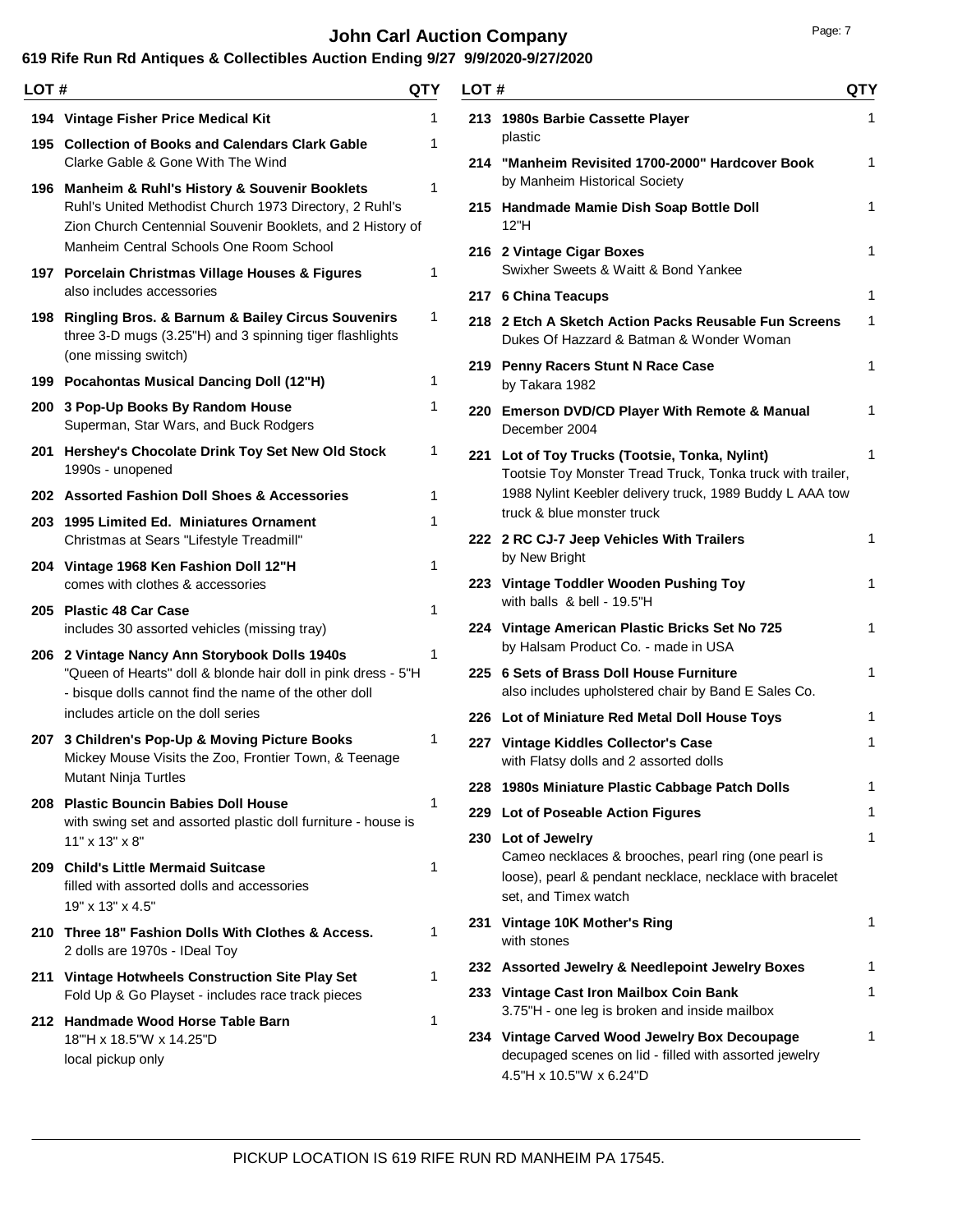# **John Carl Auction Company Page: 8 Page: 8**

| LOT # |                                                                                                                                                                             | QTY          | LOT# |                                                                                                                                              | <b>QTY</b> |
|-------|-----------------------------------------------------------------------------------------------------------------------------------------------------------------------------|--------------|------|----------------------------------------------------------------------------------------------------------------------------------------------|------------|
|       | 235 Lot of Vintage Owl Jewelry<br>236 Needlepoint Jewelry Box With Assorted Jewelry<br>lot of assorted brooches and ladies Gruen watch                                      | 1<br>1       |      | 255 Vintage Games & Puzzles<br>Tri Ominos & Tiddily Turtle<br>3-D Stand Up Dinosaur Puzzle & Build Art Enchanged<br><b>Musical Carousel</b>  | 1          |
|       | 237 Duck 9" Electric Laminator By Henkel<br>238 Hanging Wood Wall Display Cabinet<br>with fixed shelves                                                                     | 1<br>1       |      | 256 Box of Children's Bible Story & Picture Books<br>includes prayer books                                                                   | 1          |
|       | 17.5" x 17" x 2.75"<br>239 Corelle Winter Frost White Dinnerware Set                                                                                                        | 1            |      | 257 Duracraft Twin Window Frame<br>for large rooms - 48 possible comfort control settings                                                    | 1          |
|       | 18 dinner, 5 lunch, 12 dessert, 9 bowls, 3 serving bowls,<br>and 2 platters - local pickup only                                                                             |              |      | 258 Animated Fiber Optic Angel Praying<br>wind, head, and arm move - about 13"H                                                              | 1          |
|       | 240 Box of Lincoln Logs<br>wood and plastic pieces                                                                                                                          | $\mathbf{1}$ |      | 259 Lot of Vintage Children's Hangers<br>plastic & wooden                                                                                    | 1          |
|       | 241 My Little Pony Perm Shoppe & Accessories<br>also includes figurines - 10" x 17" x 10"                                                                                   | 1            |      | 260 Vintage Syndee Doll In Long Ivory Gown<br>with pillow case - cloth body 18"H                                                             | 1          |
|       | 242 Vintage 1984 Hasboro "My Little Pony" Castle<br>18"H                                                                                                                    | 1            |      | 261 Vintage Board Games<br>Religous Picture Blocks, Songbird Dominoes, Rack-O,<br>Animal Families Memory Game, and Squares                   | 1          |
|       | 243 Assorted Dinosaur Lot<br>2 books, tins with plastic dinosaurs, artificial greenery, and<br>accessories                                                                  | 1            |      | 262 5 Assorted Vintage Dolls<br>"Ginny" Vogue doll 7.5", 1978 Vogue doll 7.5"T, doll in red<br>dress 8"H, 2 dolls with blinking eyes 7" & 8" | 1          |
|       | 244 3 Lighted Hand Painted Ceramic Houses<br>approx 6"H x 7"W x 4"D - made in Taiwan                                                                                        | 1            |      | 263 Plastic Fold Away Inn<br>12.5" x 13" with plastic furniture                                                                              | 1          |
|       | 245 Black Shaw<br>246 Ertl Die Cast Farm & Construction Tractors<br>and other metal tractors                                                                                | 1<br>1       |      | 264 Vintage 1960s-70s Plastic Fold Out Dollhouse<br>with furniture - 12" x 14.5" x 5"                                                        | 1          |
|       | 247 17 Assorted Children's Little Pop Up Books                                                                                                                              | 1            |      | 265 2 "Postcards of the Manheim Area" Books<br>by Manheim Historical Society                                                                 | 1          |
|       | 248 French Saxophone By Buffet Crampon & Co.<br>with case                                                                                                                   | 1            |      | 266 Antique Walking Stick With Pewter Handle 1976<br>"Jimmy Carter for President" 35.5"H                                                     | 1          |
|       | 249 Pair of Antique Oval Bubble Glass Floral Pictures<br>in ornate metal frames - made in Italy<br>13" x 10"                                                                | 1            |      | 267 Jimmy Carter Presidential Election Walking Stick<br>1976 - weighted metal handle - 32"H                                                  | 1          |
|       | 250 Handmade Dresses & Aprons<br>red Gingham dress, green floral dress, apron, & head                                                                                       | 1            |      | 268 Wood Bookcase with 3 Adjustable Shelves<br>71"H x 29.5"W x 12.5"D - local pickup only                                                    | 1          |
|       | covering<br>251 Three 1987 Mattel Fashion Dolls                                                                                                                             | 1            |      | 269 Composite Wood Bookcase With 3 Adjustable<br><b>Shelves</b><br>71"H x 28"W x 11.75"D - local pickup only                                 | 1          |
|       | with matching dresses, hats, & accessories<br>10"H - made in Malaysia                                                                                                       |              |      | 270 Painted Wood Clothes Tree With Brass Hooks<br>64"H - local pickup only                                                                   | 1          |
|       | 252 The Three Wiseman & Nativity Animals<br>the wisement are made in Japan & are cast plastic 11" to<br>13"H and the nativity animals are ceramic made in China 2"<br>to 7" | 1            |      | 271 Dark Wood Twin Bed<br>includes frame, headboard & footboard<br>55"H x 78"L x 41"W - local pickup only                                    | 1          |
|       | 253 Lot of Teenage Mutant Ninja Turtle Toys<br>also includes 2 Batman Pez                                                                                                   | 1            |      | 272 Medline Bed Assist Bar<br>34"H x 28"L x 14"W - local pickup only                                                                         | 1          |
|       | 254 2 Fold Up & Go Plastic Dollhouses By Meritus<br>with lights - 11" x 11" & 11" x 10"                                                                                     | 1            |      | 273 Wood Coffee Table With Single Drawer<br>laminate top - 15"H x 48"L x 20"W<br>local pickup only                                           | 1          |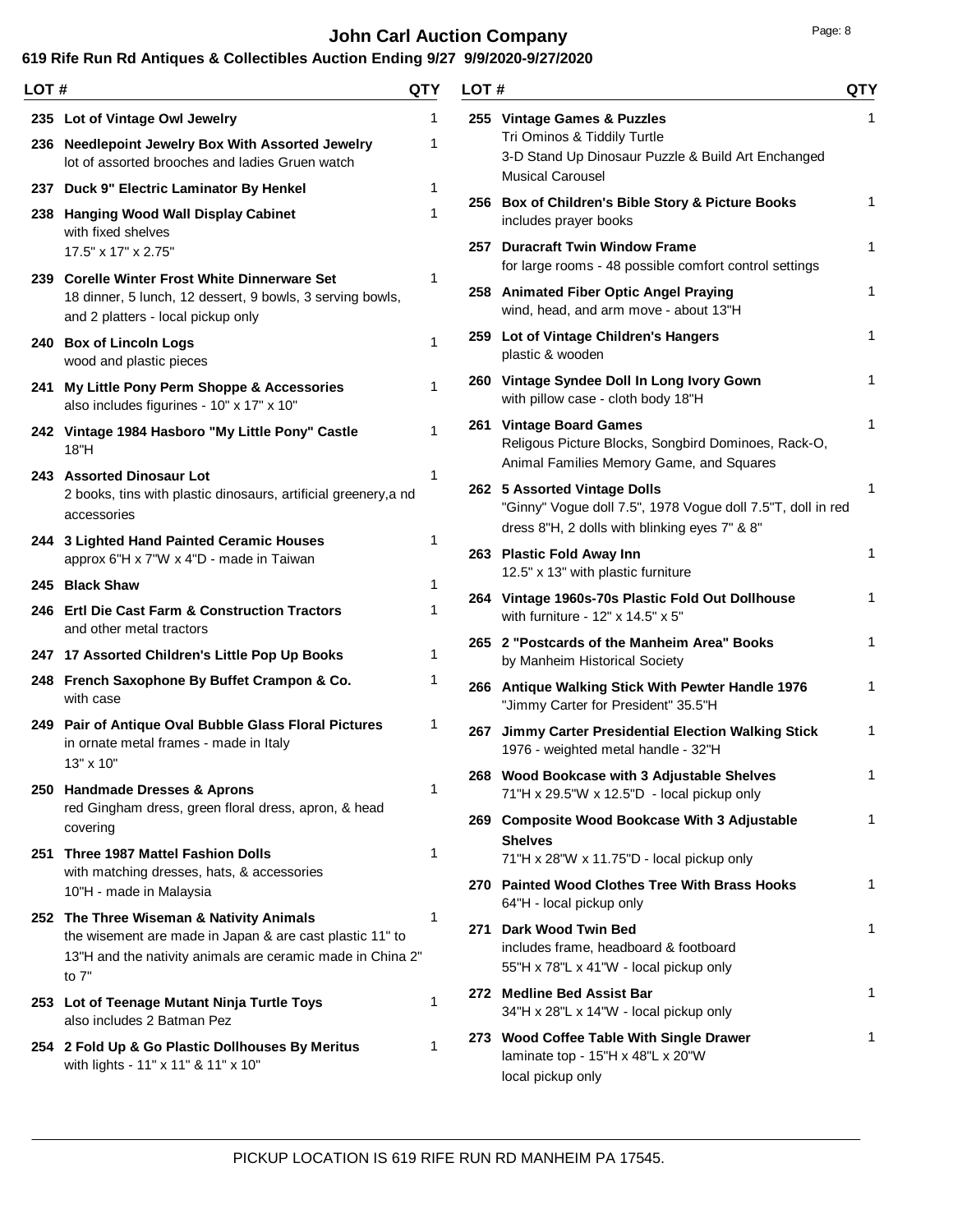# **John Carl Auction Company Page: 9** Page: 9

| LOT# |                                                                                                                                                                                                               | QTY          | LOT# |                                                                                                                                                            | <b>QTY</b> |
|------|---------------------------------------------------------------------------------------------------------------------------------------------------------------------------------------------------------------|--------------|------|------------------------------------------------------------------------------------------------------------------------------------------------------------|------------|
|      | 274 Vintage Wood Side Table<br>23"H x 24"L x 14"W - some water damage<br>local pickup only                                                                                                                    | 1            |      | 291 2 Shelf 1 Drawer Wood Bookcase<br>shelves are adjustable - 71" x 28" x 11.75"<br>local pickup only                                                     | 1          |
|      | 275 Oscillating Tower Fan With 3 Speeds & Timer<br>39"H - local pickup only<br>276 Wood 2 Drawer Nightstand                                                                                                   | 1<br>1       |      | 292 3 Drawer Wood Dresser<br>damage on the top<br>30"H x 40"W x 16.25"D - local pickup only                                                                | 1          |
|      | 30"H x 15" x 18.5"D - local pickup only<br>277 Wood Bookshelf Headboard & Metal Frame Bed                                                                                                                     | 1            |      | 293 Primitive Artificial Christmas Tree With Lights<br>about 74"H - local pickup only                                                                      | 1          |
|      | double size - $38"H \times 55.5"W$<br>local pickup only<br>278 Wood Bookcase With 4 Shelves                                                                                                                   | 1            |      | 294 Vintage Painted Wood Child's Cradle<br>with mattress pad - includes a doll<br>26"H x 29"W x 39"L                                                       | 1          |
|      | 3 adjustable shelves and 1 fixed<br>71"H x 29.5"W x 12"D - local pickup only<br>279 Lot of Linen Tablecloths & Jesus Wall Tapestry<br>tapestry is 39" x 57" & tablecloths are about 48" square &<br>50" x 60" | 1            |      | local pickup only<br>295 Pink Wicker Bassinet on Wheels<br>includes pad and assorted doll clothes, blankets - 22"H x<br>16.5"W x 23"L<br>local pickup only | 1          |
|      | 280 Black Plaid Wool Blanket<br>size is approximately 116" x 116"                                                                                                                                             | $\mathbf 1$  |      | 296 Wood Cradle On Stand<br>includes blankets, stuffed Etone bear, 1977 Fisher Price<br>baby doll, and vintage Gabby doll                                  | 1          |
|      | 281 Handmade Quilt With 2 Shams<br>purple and blue floral & dragonfly<br>approximately 80" x 160" - one sham is stained                                                                                       | 1            |      | cradle is 36.5"H x 20"W x 38"L<br>local pickup only                                                                                                        |            |
|      | local pickup only                                                                                                                                                                                             |              |      | 297 Wood Crib By Stockcraft LTD<br>45"H x 49.5"L - local pickup only                                                                                       | 1          |
|      | 282 Vintage Silk Embroidered Hooded Cape<br>with dragon design<br>283 Blue Brocade Kimono Coat By Royal Tailors                                                                                               | 1<br>1       |      | 298 Round Wood Pedestal One Drawer Table<br>27"H x 20"Diameter - some condition issues<br>local pickup only                                                | 1          |
|      | Sattaheep Thailand<br>284 Handmade Quilt With Multicolored Patches<br>brown trim - about 80" x 168"                                                                                                           | 1            |      | 299 Imperial All Mahogany Round Drum Table<br>Grand Rapids MI - 28"H x 24"Diameter<br>top has some condition issues - local pickup only                    | 1          |
|      | local pickup only<br>285 Vintage Wooden Child's Rocker<br>23.5"H x 11"W x 16.5"L, seat is 8.75"D local pickup only                                                                                            | 1            |      | 300 Red Stratus 5 Piece Luggage Set<br>includes 3 cases, duffle bag, and tote<br>local pickup only                                                         | 1          |
|      | 286 Green Metal Shelving Unit<br>51"H x 29.5"W x 11.5"                                                                                                                                                        | 1            |      | 301 6 Ft Artificial Fiber Optic Tree In Box                                                                                                                | 1          |
|      | local pickup only                                                                                                                                                                                             |              |      | 302 6 Ft Pine Tree & Metal Stand<br>unopened in box                                                                                                        | 1          |
|      | 287 Vintage Red & White Metal Shelving Unit<br>55"H x 28.5"W x 17.75"D - local pickup only                                                                                                                    | 1            |      | 303 Motion Lighted Standing Deer<br>includes bag of Christmas Lights                                                                                       | 1          |
|      | 288 Fitness Flyer Exercise Machine<br>includes VHS tape & manual<br>local pickup only                                                                                                                         | 1            |      | 304 Artificial 4 Ft Green Tree & Burlap Base<br>includes lights and tinsel                                                                                 | 1          |
|      | 289 Crosley Deep Chest Freezer<br>36" x 42" x 22" local pickup only                                                                                                                                           | $\mathbf{1}$ |      | 305 Walnut & Cedar-Veneered Blanket Chest<br>by Gimbel Brothers - dovetailed joints - some condition<br>issues - 18.25"H x 18.5"W x 45"L                   | 1          |
|      | 290 Wood Bookcase With 3 Adjustable Shelves<br>one shelf is fixed - one shelf needs pegs - composite wood -<br>70" x 28" x 11.5"<br>local pickup only                                                         | 1            |      | local pickup only<br>306 Early Wood Chest With Hinged Lid<br>19.5"H x 50"W x 23"D - local pickup only<br>some condition issues                             |            |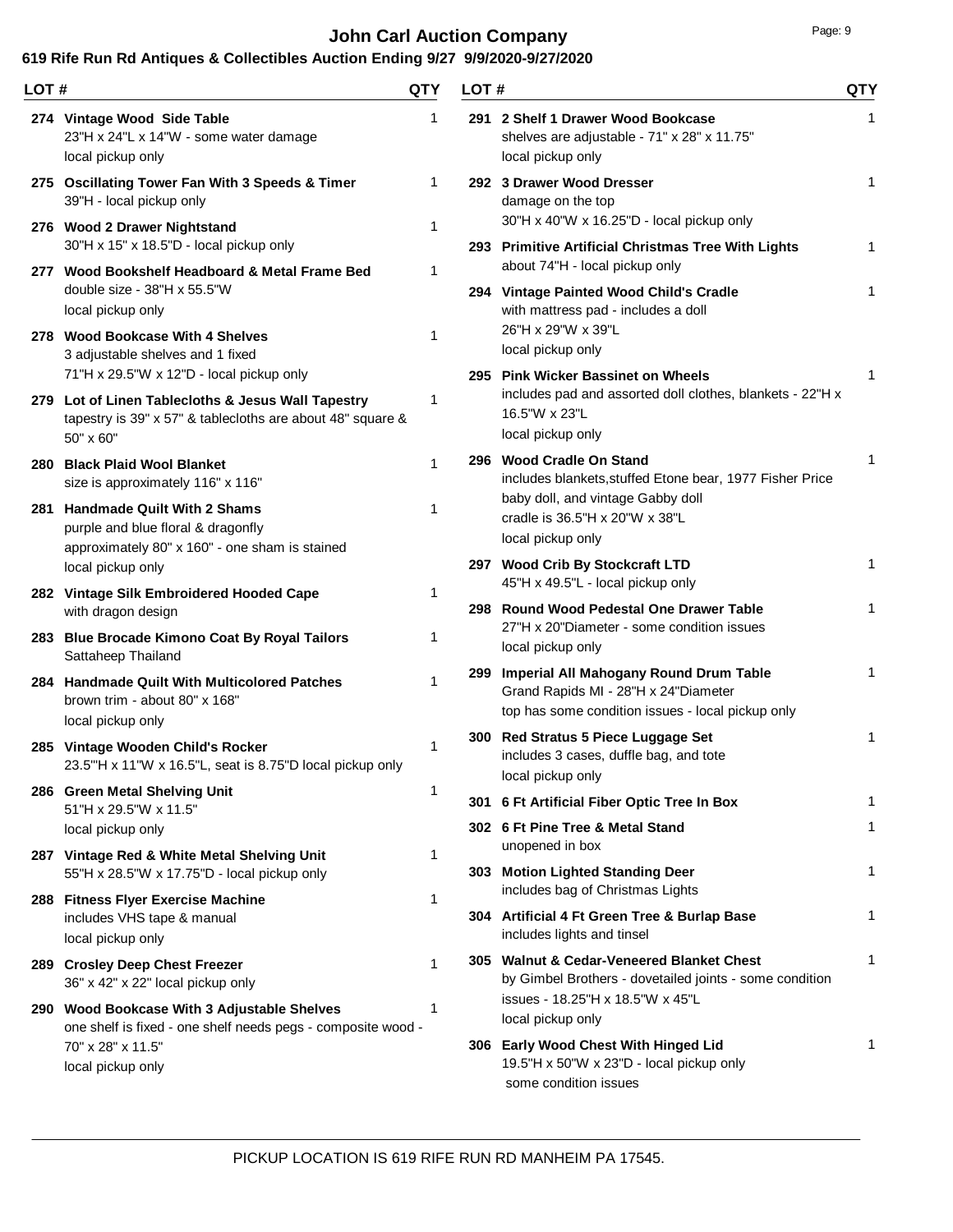### **John Carl Auction Company** Page: 10

| LOT # |                                                                                                                           | QTY          | LOT# |                                                                                                                                 | QTY               |
|-------|---------------------------------------------------------------------------------------------------------------------------|--------------|------|---------------------------------------------------------------------------------------------------------------------------------|-------------------|
|       | 307 Vintage Waterfall Blanket Chest<br>22"H x 46"W x 17.5"D - veneer is chipped on top & side -                           | 1            |      | 324 Vintage Orange "Grey-Rock Brake Lining" Work Shirt<br>325 Handmade Cream Colored Quilt                                      | $\mathbf{1}$<br>1 |
|       | local pickup only<br>308 Antique Wood Crib/Bassinet & Mattress Pad<br>31"H x 36.5"W x 20"D - local pickup only            | 1            |      | size is about 92" x 125"<br>326 Duraflame Electric Fireplace with Remote<br>Model DFS-55-12 - It works                          | 1                 |
|       | 309 Windsor Style Wood Rocker<br>handmade locally by John L Shelley from Manheim PA -<br>43"H x 24"W x 31"D               | 1            |      | local pickup only<br>327 White 6 Drawer Dresser/Hutch                                                                           | 1                 |
|       | set 16" x 17" - local pickup only<br>310 Painted Wood Crate                                                               | 1            |      | painted floral hardware - 79"H overall (hutch is 48"H &<br>dresser 31"H) x 48.5"W x 17.5"D<br>local pickup only                 |                   |
|       | 15.5" x 17.5" x 18.5"<br>311 Vintage Wood Doll Bunk Bed Set                                                               | 1            |      | 328 Green Depression Cup<br>engraved Agnes Ruhl 1912                                                                            | 1                 |
|       | with ladder & pads - 26"H x 28"L x 14"W<br>local pickup only                                                              |              |      | 329 Vintage Mickey Mouse Plush Doll By Knickerbocker<br>15"H                                                                    | 1                 |
|       | 312 Mission Style Wood Settee<br>embroidered fox hunt scene - 37"H x 48"W x 24"D - local<br>pickup only -                 | 1            |      | 330 "Merlin" The Electronic Wizard By Parker Bros<br>original 1970s                                                             | 1                 |
|       | 313 Girls Huffy Bike Hearts & Rainbows Bike<br>made in USA - local pickup only                                            | $\mathbf{1}$ |      | 331 Lot of Vintage Items<br>Woners of the Animal World Stereo Viewer, Spiderman<br>cube puzzle game, Baseball card game, & NAPA | 1                 |
|       | 314 Woman's JCPenny Uni-Speed Green Bike<br>local pickup only                                                             | 1            |      | advertising mechanical pencil<br>332 White Painted 4 Shelf Bookcase Composite Wood                                              | 1                 |
|       | 315 Metal Storage Locker with Shelf<br>64" x 24" x 20" - local pickup only                                                | 1            |      | 3 adjustable shelves & 1 fixed<br>70.5"H x 28.5"W x 12"D                                                                        |                   |
|       | 316 Brown Metal Storage Locker With Shelf<br>includes key - 68"H x 27" x 20"<br>local pickup only                         | $\mathbf{1}$ |      | local pickup only<br>333 White Painted 4 Drawer Dresser<br>37"H x 32"W x 17"D - local pickup only                               | 1                 |
|       | 317 Vintage Green Metal Storage Cabinet<br>with shelves - 63" x 38" x 11"<br>local pickup only                            | 1            |      | 334 Pair of Handmade Tooled Leather Birdhouses<br>hand painted - 9" & 9.5"                                                      | 1                 |
|       | 318 Wheeled Microwave/TV Stand Composite Wood<br>28.5" x 22.5" x 15" - local pickup only                                  | 1            |      | 335 4 Drawer Wood Dresser With Brass Hardware<br>41"H x 30"W x 17"D - local pickup only                                         | 1                 |
|       | 319 White Painted Wood Display Unit<br>35.5" x 42" x 9.5" - local pickup only                                             | 1            |      | 336   Sauder Wood Media Cabinet<br>includes assorted VHS tapes<br>29.25"H x 22"W x 12"D - local pickup only                     | 1                 |
|       | 320 Vintage "Wonder Horse" Rocking Horse On Springs<br>molded plastic and metal<br>overall size 42"H x 22.5"W x 43"L      | 1            |      | 337 White 4 Post Canopy Twin Bed<br>with mattress & box spring, about 80"H<br>local pickup only                                 | 1                 |
|       | 321 Vintage 1970s Dolly Pops Poptown Playset<br>with case of dolls, snap on clothing, & accessories - by<br>Knickerbocker | 1            |      | 338 White 4 Drawer Student Desk & Chair<br>local pickup only                                                                    | 1                 |
|       | 322 Vintage 1990 Barbie Country Living Home Playset<br>fold out, plastic, with 2 Barbie dolls                             | 1            |      | 339 Stack of Decorative Gift/Storage Boxes<br>one has some cards on it                                                          | 1                 |
|       | 13" X 12.5" x 11"<br>323 2 Handmade Quilted Wall Hangings                                                                 | 1            |      | 340 HP Photosmart A536 Printer<br>with photo paper                                                                              | 1                 |
|       | floral (40.5" x 27") & Christmas (36.5" x 37")                                                                            |              |      | 341 2 Dovetailed Wood Storage Boxes                                                                                             | 1                 |
|       |                                                                                                                           |              |      | 342 Assorted Super Hero Action Figures<br>Batman, Superman, & more                                                              | 1                 |